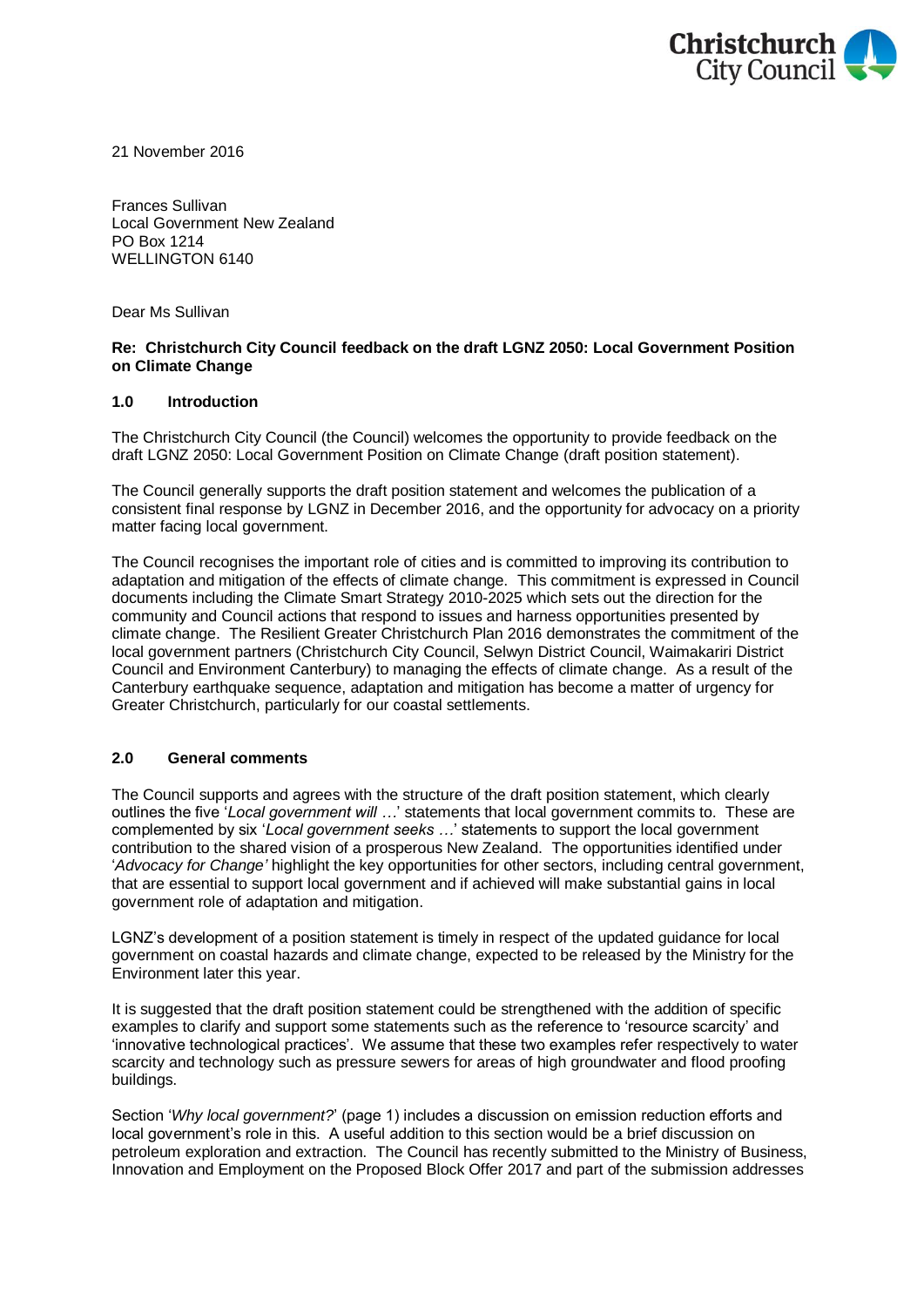climate change considerations. The Council questions the necessity and appropriateness of continued exploitation of remaining petroleum reserves in light of the contribution of its impacts on climate change.

Christchurch's economic prosperity relies on our environment and the primary production it supports, such as farming and forestry. Local government has an important role managing the location and type of primary industry, and ultimately the associated risks and opportunities. While the risks and opportunities will differ significantly across New Zealand and over time, a shared local government vision would benefit local government organisations. Further discussion in this matter in section '*Why local government?*' (page 1) would be a useful addition to the position statement.

The key aspects of the draft position statement the Council supports are:

 *Local government seeks clarification on where fiscal responsibility lies for adaptation (page 5)*

The Council supports this opportunity which is essential if managed retreat and adaptive pathways to realigning coastal settlements are to be viable options for communities. Alongside the social and political challenges of such policies are the inevitable questions of 'who pays', how do we account for public vs private benefits, and how do we take into account intergenerational costs.

This section finishes with the sentence:

*"These decisions will have repercussions for all communities and, therefore need to be considered before the effects of climate change are felt."*

We would suggest amending this to read:

l

"… *need to be considered as a matter of urgency as the effects of climate change are already being felt in the form of increased flooding and exacerbated erosion on our coasts."*

*Local government seeks a national campaign to raise awareness of climate change (page 5)*

The Council strongly supports this opportunity and the need for Central government agencies to take the lead in a co-ordinated manner to raise awareness of climate change, improve risk literacy and develop a shared platform of knowledge and understanding to start to embed change. Having this conversation at a national level is essential to assist with conversations at the local level.

 *Local government seeks amendments to the building code to mitigate emissions through energy efficiency (page 5)*

The Council supports this opportunity. While the Council runs successful energy efficiency programmes it recently proposed to introduce energy efficiency rules as part of the Replacement Christchurch District Plan. Such regulation was considered inappropriate by the Independent Hearings Panel, preferring the Building Act 2004 as the best statutory vehicle if regulatory intervention was to be pursued and commenting that it was a national issue rather than Christchurch-specific  $1$ .

*Local government seeks a clear mandate to address climate change (page 6)*

The Council strongly supports this statement. Through its work on assessing coastal hazards and the impact of climate change on the risk from coastal erosion and inundation, the Council has

<sup>&</sup>lt;sup>1</sup> Independent Hearings Panel, Christchurch Replacement District Plan, Decision 10: Residential (part), paragraph 356, page 97